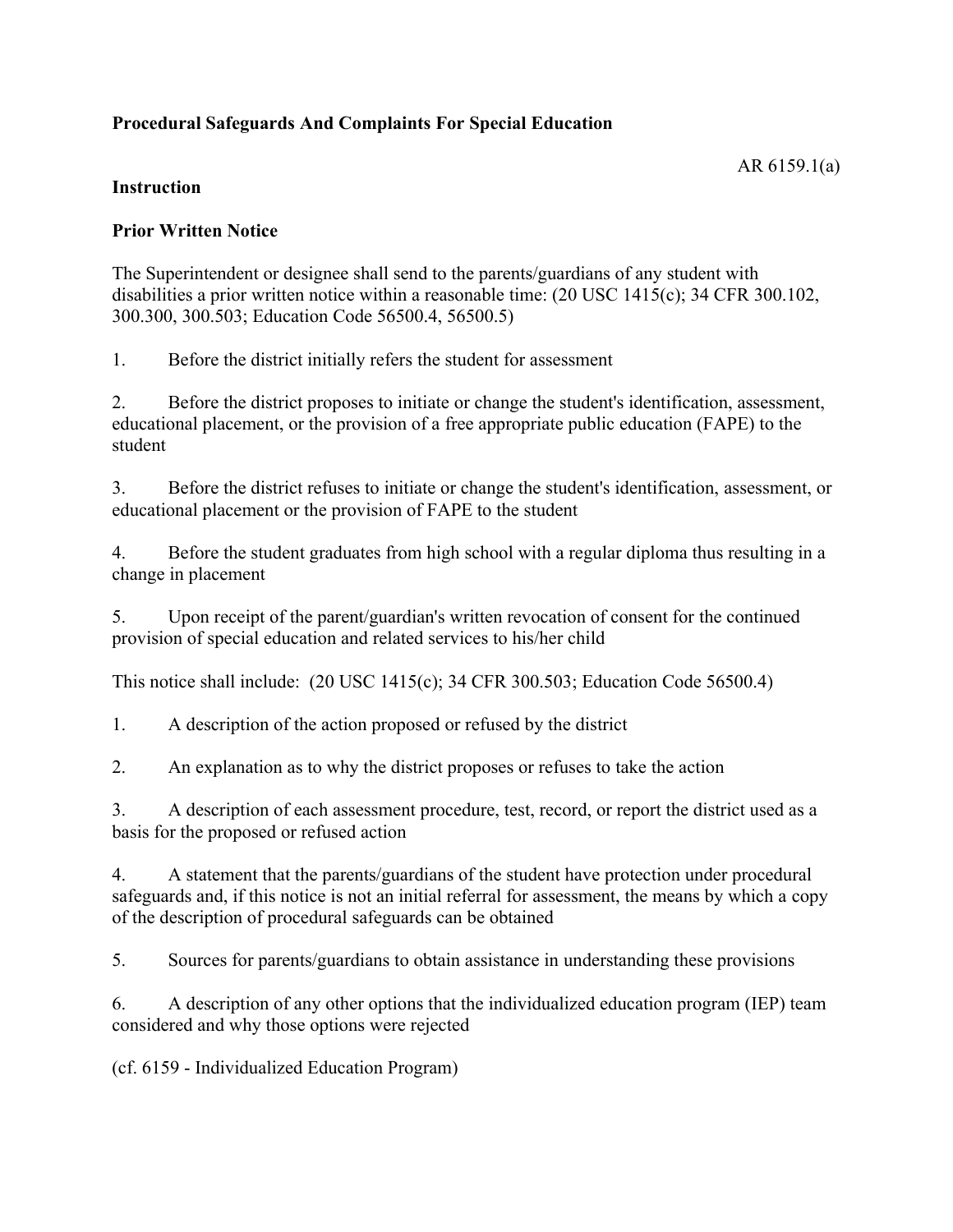7. A description of any other factors relevant to the district's proposal or refusal

(cf. 5145.6 - Parental Notifications)

## **Procedural Safeguards Notice**

A procedural safeguards notice shall be made available to parents/guardians of students with disabilities once each school year and: (20 USC 1415(d)(1); 34 CFR 300.504; Education Code 56301)

1. Upon initial referral or parent/guardian request for assessment

2. Upon receipt of the first state compliance complaint in a school year

(cf. 1312.3 - Uniform Complaint Procedures)

3. Upon receipt of the first due process hearing request in a school year

4. In accordance with the discipline procedures pursuant to 34 CFR 300.530(h), when a decision is made to remove a student because of a violation of a code of conduct constituting a change of placement

(cf. 5144.2 - Suspension and Expulsion/Due Process (Students with Disabilities))

5. Upon request by a parent/guardian

The procedural safeguards notice shall include a full explanation of all of the procedural safeguards available under 34 CFR 300.148, 300.151-300.153, 300.300, 300.502-300.503, 300.505-300.518, 300.520, 300.530-300.536, and 300.610-300.625 relating to: (20 USC 1415(d)(2); 34 CFR 300.504; Education Code 56301)

1. Independent educational evaluation

(cf. 6164.4 - Identification and Evaluation of Individuals for Special Education)

2. Prior written notice

3. Parental consent, including a parent/guardian's right to revoke consent, in writing, to his/her child's continued receipt of special education and related services

4. Access to educational records

(cf. 5125 - Student Records)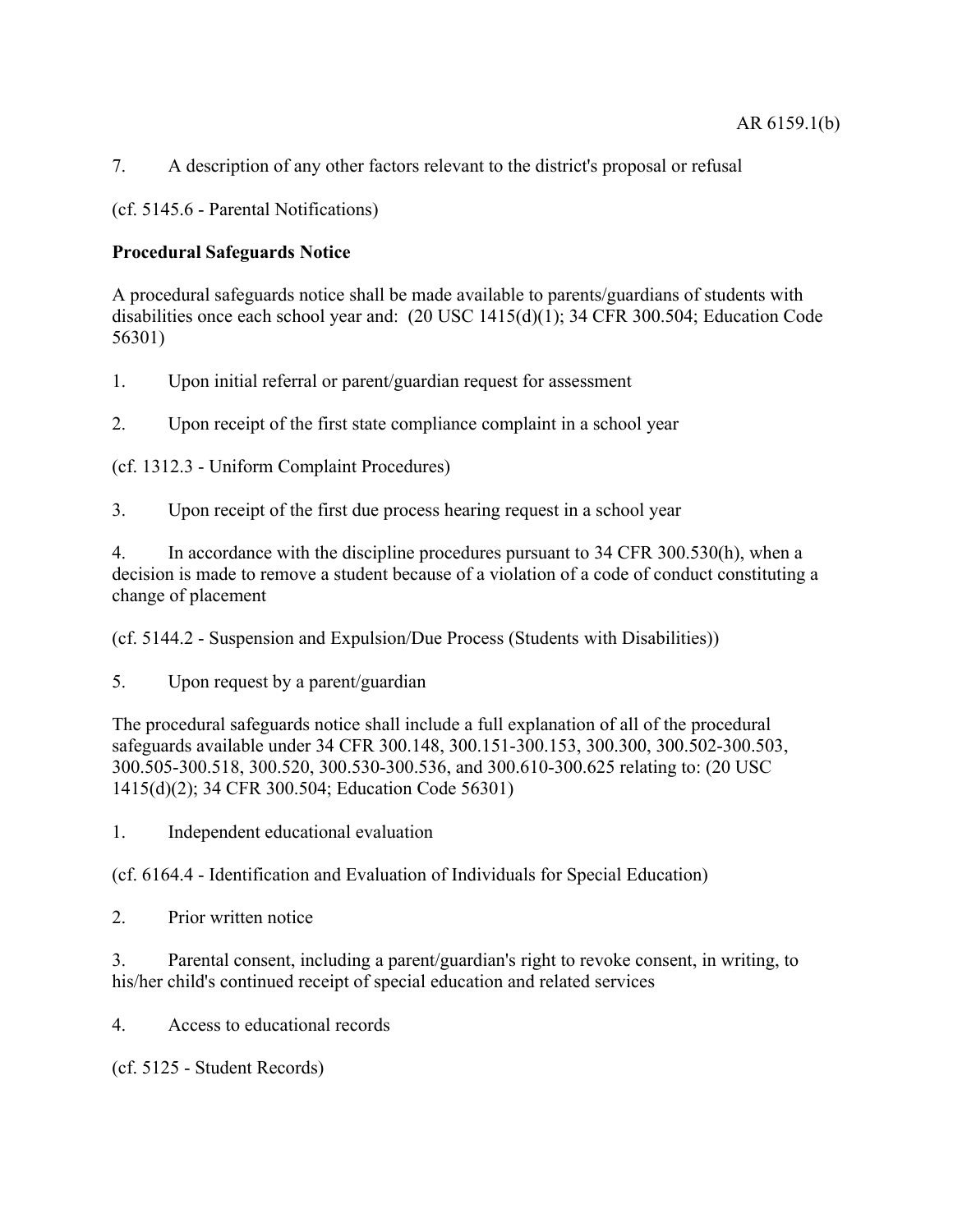5. Opportunity to present complaints and resolve complaints through the due process complaint and state compliance complaint procedures, including the time period in which to file a complaint, the opportunity for the district to resolve the complaint, and the difference between a due process complaint and the state compliance complaint procedures, including the jurisdiction of each procedure, what issues may be raised, filing and decisional timelines, and relevant procedures

6. The availability of mediation

7. The student's placement during the pendency of any due process complaint

8. Procedures for students who are subject to placement in an interim alternative educational setting

9. Requirements for unilateral placement by parents/guardians of students in private schools at public expense

10. Hearings on due process complaints, including requirements for disclosure of assessment results and recommendations

11. State-level appeals

12. Civil actions, including the time period in which to file those actions

13. Attorney's fees

This notice shall also include the rights and procedures contained in Education Code 56500- 56509, including information on the procedures for requesting an informal meeting, prehearing mediation conference, mediation conference, or due process hearing; the timelines for completing each process; whether the process is optional; the type of representative who may be invited to participate; the right of the parent/guardian and/or the district to electronically record the proceedings of IEP meetings in accordance with Education Code 56341; and information regarding the state special schools for students who are deaf, hard of hearing, blind, visually impaired, or deaf-blind. (Education Code 56321, 56321.5, 56321.6)

A copy of this notice shall be attached to the student's assessment plan and referred to at each IEP meeting. (Education Code 56321, 56321.5)

#### **Format of Parent/Guardian Notices**

The parents/guardians of a student with a disability shall be provided written notice of their rights in a language easily understood by the general public and in their native language or other mode of communication used by them, unless to do so is clearly not feasible. (34 CFR 300.503; Education Code 56341, 56506)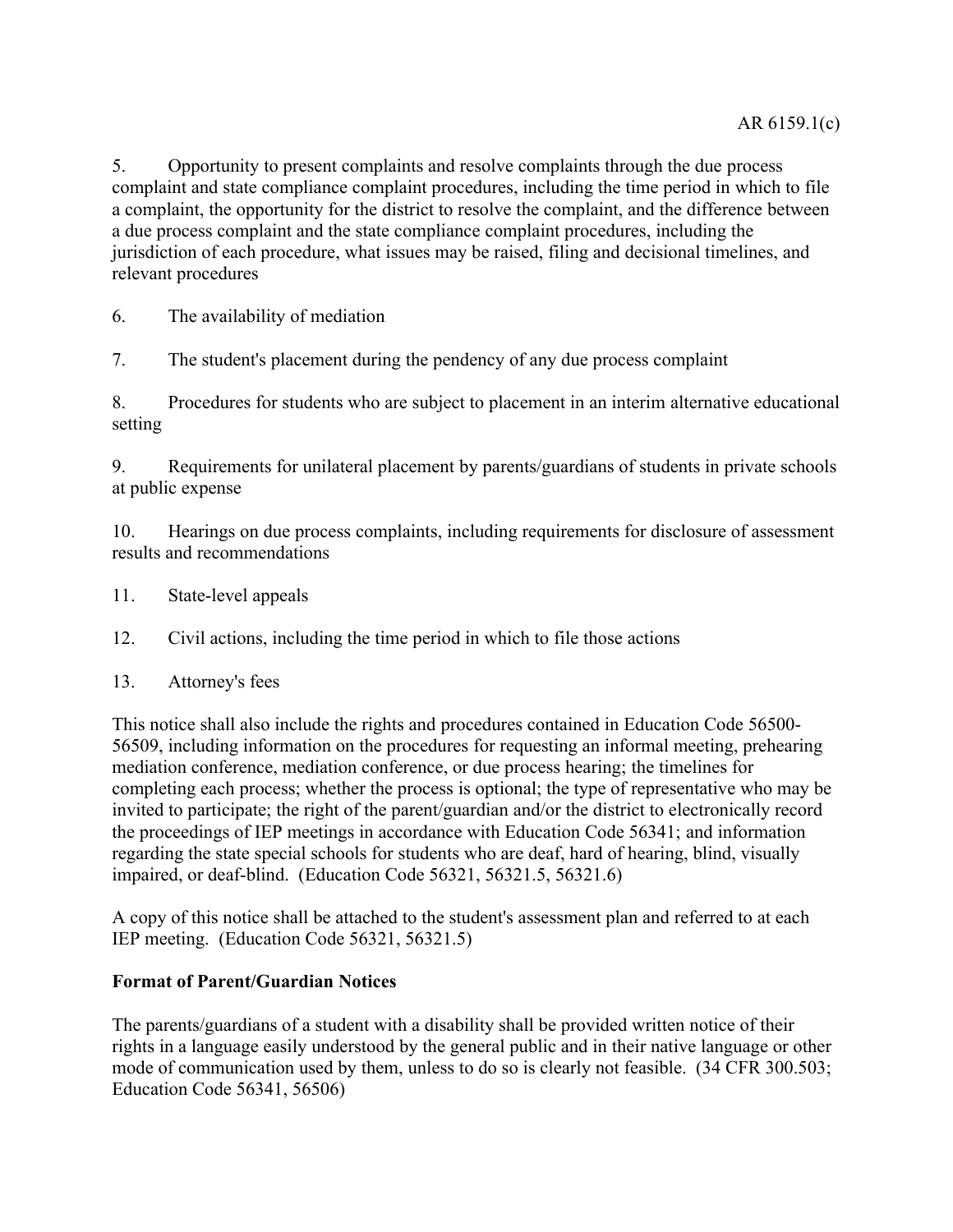If the native language or other mode of communication of the parent/guardian is not a written language, the district shall take steps to ensure that: (34 CFR 300.503)

1. The notice is translated orally or by other means to the parent/guardian in his/her native language or other mode of communication.

2. The parent/guardian understands the contents of the notice.

3 There is written evidence that items  $#1$  and  $#2$  have been satisfied.

The district may place a copy of the procedural safeguards notice on the district's web site. (20 USC 1415(d))

A parent/guardian of a student with disabilities may elect to receive the prior written notice or procedural safeguards notice by an electronic mail communication. (34 CFR 300.505)

## **Due Process Complaints**

A parent/guardian and/or the district may initiate due process hearing procedures whenever: (20 USC 1415(b); Education Code 56501)

1. There is a proposal to initiate or change the student's identification, assessment, or educational placement or the provision of FAPE to the student.

2. There is a refusal to initiate or change the student's identification, assessment, or educational placement or the provision of FAPE to the student.

3. The parent/guardian refuses to consent to an assessment of his/her child.

4. There is a disagreement between a parent/guardian and the district regarding the availability of a program appropriate for the student, including the question of financial responsibility, as specified in 34 CFR 300.148.

Prior to having a due process hearing, the party requesting the hearing, or the party's attorney, shall provide the opposing party a due process complaint, which shall remain confidential, specifying: (20 USC 1415(b); 34 CFR 300.508; Education Code 56502)

1. The student's name

2. The student's address or, in the case of a student identified as homeless pursuant to 42 USC 11434, available contact information for that student

(cf. 6173 - Education for Homeless Children)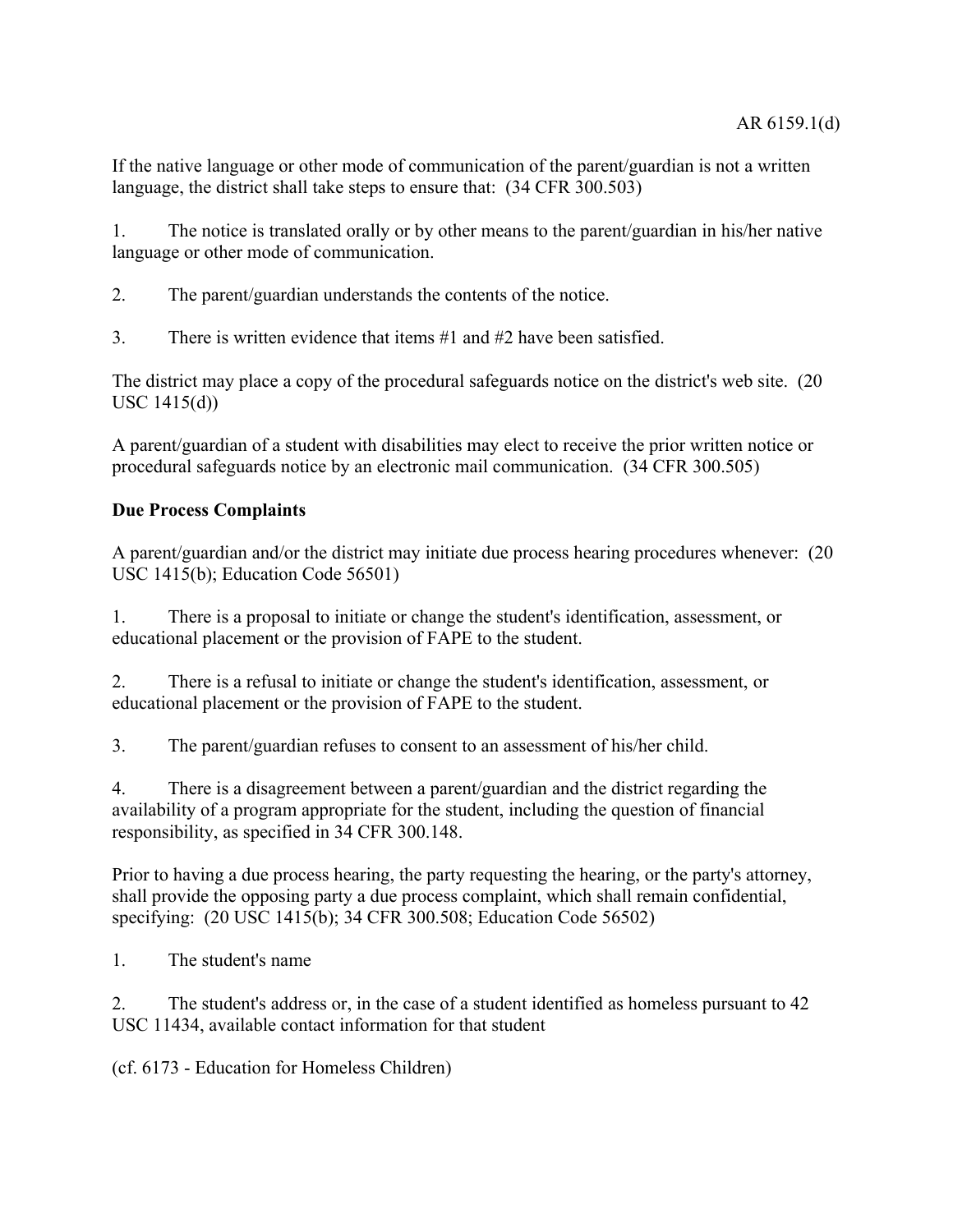3. The name of the school the student attends

4. A description of the nature of the student's problem relating to the proposed or refused initiation or change, including facts relating to the problem

5. A proposed resolution to the problem to the extent known and available to the complaining party at the time

Parties filing a due process complaint shall file their request with the Superintendent of Public Instruction or designated contracted agency. (Education Code 56502)

### **District's Response to Due Process Complaints**

If the district has sent prior written notice to the parent/guardian regarding the subject matter of the parent/guardian's due process complaint, the district shall, within 10 days of receipt of the complaint, send a response specifically addressing the issues in the complaint. (20 USC 1415(c)(1); 34 CFR 300.508)

If the district has not sent a prior written notice to the parent/guardian regarding the subject matter contained in the parent/guardian's due process complaint, the district shall send a response to the parent/guardian within 10 days of receipt of the complaint containing: (20 USC 1415(c)(1); 34 CFR 300.508):

1. An explanation of why the district proposed or refused to take the action raised in the complaint

2. A description of other options that the IEP team considered and the reasons that those options were rejected

3. A description of each evaluation procedure, assessment, record, or report the district used as the basis for the proposed or refused action

4. A description of the factors that are relevant to the district's proposal or refusal

Upon the filing of a due process complaint by either party or upon request of the parent/guardian, the district shall inform the parent/guardian of any free or low-cost legal and other relevant services available in the area. (34 CFR 300.507)

#### **Informal Process/Pre-Hearing Mediation Conference**

Prior to or upon initiating a due process hearing, the Superintendent or designee and a parent/guardian may, if the party initiating the hearing so chooses, agree to meet informally to resolve any issue(s) relating to the identification, assessment, education and placement, or provision of FAPE for a student with disabilities. The Superintendent or designee shall have the